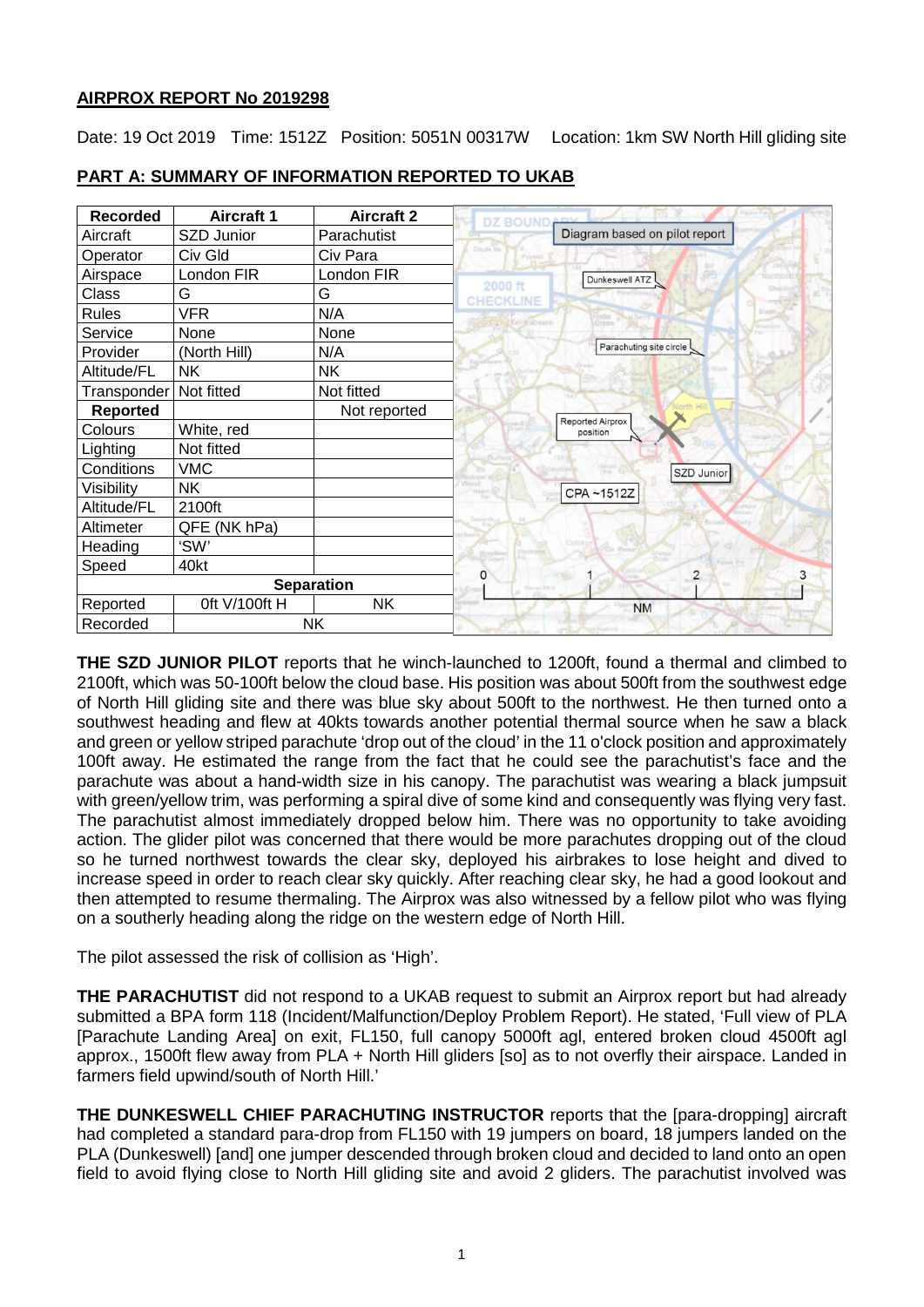unfortunate to fly his parachute away from Dunkeswell after opening due to some broken cloud; he made the correct decision to land safely away from North Hill gliding site.

### **Factual Background**

The weather at Exeter was recorded as follows:

METAR EGTE 191520Z 27006KT 240V300 9999 FEW010 FEW030TCU 13/07 Q1002= METAR EGTE 191450Z 29006KT 250V320 9999 FEW010 SCT030 14/08 Q1002=

### **Analysis and Investigation**

### **UKAB Secretariat**

The circle around parachuting sites on CAA ½ million scale VFR charts is included solely to highlight the AIP description of the lateral limits of a parachute jumping site. Despite common use of the term 'Drop Zone', there is no zone or controlled or regulated airspace associated with a civilian parachute jumping site, other than airspace that may already exist in the vicinity of the site.

Article 23 of the ANO 2016 states that 'any parachute including a parascending parachute' is exempt from the provisions of the ANO 2016, apart from the following articles:

PART 1 Interpretation and categorisation CHAPTER 1 Interpretative matter 2 (Interpretation)

PART 5 Operations

CHAPTER 3 Specialised activities

91 (Dropping articles for purposes of agriculture etc. and grant of aerial application certificates)

CHAPTER 4 Other aerial activities

92 (Mooring, tethering, towing, use of cables, etc.)

- 94 (Small unmanned aircraft)
- 95 (Small unmanned surveillance aircraft)

PART 10 Prohibited behaviour, directives, rules, powers and penalties

CHAPTER 1 Prohibited behaviour

239 (Power to prohibit or restrict flying)

241 (Endangering safety of any person or property)

CHAPTER 4 Powers and penalties 257 (CAA's power to prevent aircraft flying) (apart from 257(2)(a))

The requirements to comply with the Rules of the Air are stated at Article 249 and as such, a person under a parachute, including a parascending parachute, is not required to comply with the Rules of the Air 2015. However, Article 241 specifies that 'A person must not recklessly or negligently cause or permit an aircraft to endanger any person or property.' SERA defines an aircraft as 'any machine that can derive support in the atmosphere from the reactions of the air other than the reactions of the air against the earth's surface'. The ANO 2016 Schedule 1 defines a parascending parachute as,

'"Parascending parachute" means a parachute which is towed by cable in such a manner as to cause it to ascend.'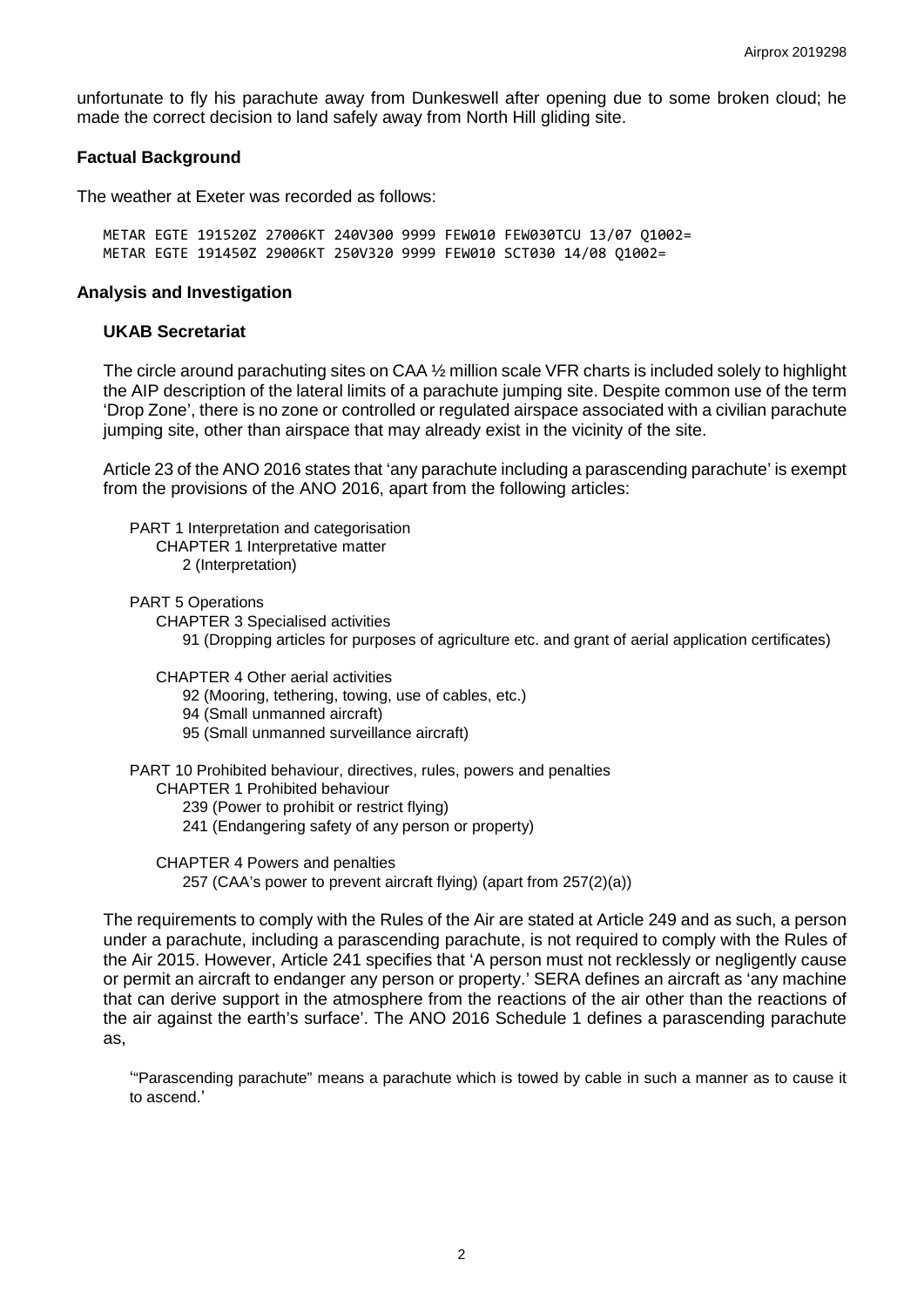The British Parachute Association (BPA) British Skydiving Operations Manual (Fourth re-write December 2019) states at Section 8 part 3 (Cloud and Visibility):

### '3.1 Cloud

Skydivers may not leave the aircraft if, at the point of exit, the ground between the opening point and the intended landing area is not visible.

3.2 Visibility.

The minimum flight visibility must be at least 5km.'

### **Comments**

**THE DEVON AND SOMERSET GLIDING CLUB (DSGC) SAFETY AND AIRSPACE COORDINATION OFFICER** stated the following: North Hill airfield is [exclusively] used for gliding activities, is within Dunkeswell ATZ and about 25% covered by a parachuting DZ centred on Dunkeswell. DSGC has a letter of agreement with the operator of Dunkeswell giving them freedom to use the western third of the ATZ without making RT contact, and each party stays within its own area. DSGC had a Code of Practice with the previous parachuting operation to allow use of some of the DZ, but until now DSGC has not been able to gain agreement from the current operator. On the day of these incidents there was a steady westerly breeze and a rapid cycling of 2/8ths to 6/8ths cloud with a base of around 2000ft QFE. A lot of the cloud was convective allowing thermal soaring to cloudbase. It is normal for gliders local soaring their home site to try to always stay upwind of the airfield. At the time of the incident there was a large, dark convective cloud above the western half of North Hill airfield and extending further west, there was plenty of clear air around this cloud. He was on the ground at the time of the incidents, looking up worrying about a number of parachutes emerging from cloudbase above the airfield, but had not realised that there had been some near misses until sometime later when [he was] handed a hand-written report. This sort of event has been worrying DSGC, none having been this close before, but [the club] have made no progress with coordination with the parachuting organisation.

# **BGA**

It is disappointing that Devon & Somerset Gliding Club (DSGC) and the parachuting operator based at Dunkeswell do not have a current agreement about safely sharing this multi-purpose airspace in order to avoid this kind of conflict. We understand that efforts over a number of years by DSGC to reach such an agreement have not borne fruit.

# **BPA**

Although BPA Operations Manual regulations do not specifically state that descent through cloud is prohibited, the requirement to be able to see the landing area before exit implies that there should be no cloud between the point of exit and the landing area. No skydiver would intentionally wish to descend through cloud because of the possible dangers, especially near a gliding site. However, as with all human activity, occasional misjudgement may occur.

### **Summary**

An Airprox was reported when an SZD Junior glider and a parachutist were reported to have flown into proximity near North Hill gliding site at about 1512Z on Saturday 19<sup>th</sup> October 2019. The glider pilot was operating under VFR in VMC, listening out on the North Hill launch point frequency.

# **PART B: SUMMARY OF THE BOARD'S DISCUSSIONS**

Information available consisted of reports from the SZD Junior pilot, radar photographs/video recordings and reports from the appropriate operating authorities. Relevant contributory factors mentioned during the Board's discussions are highlighted within the text in bold, with the numbers referring to the Contributory Factors table displayed in Part C.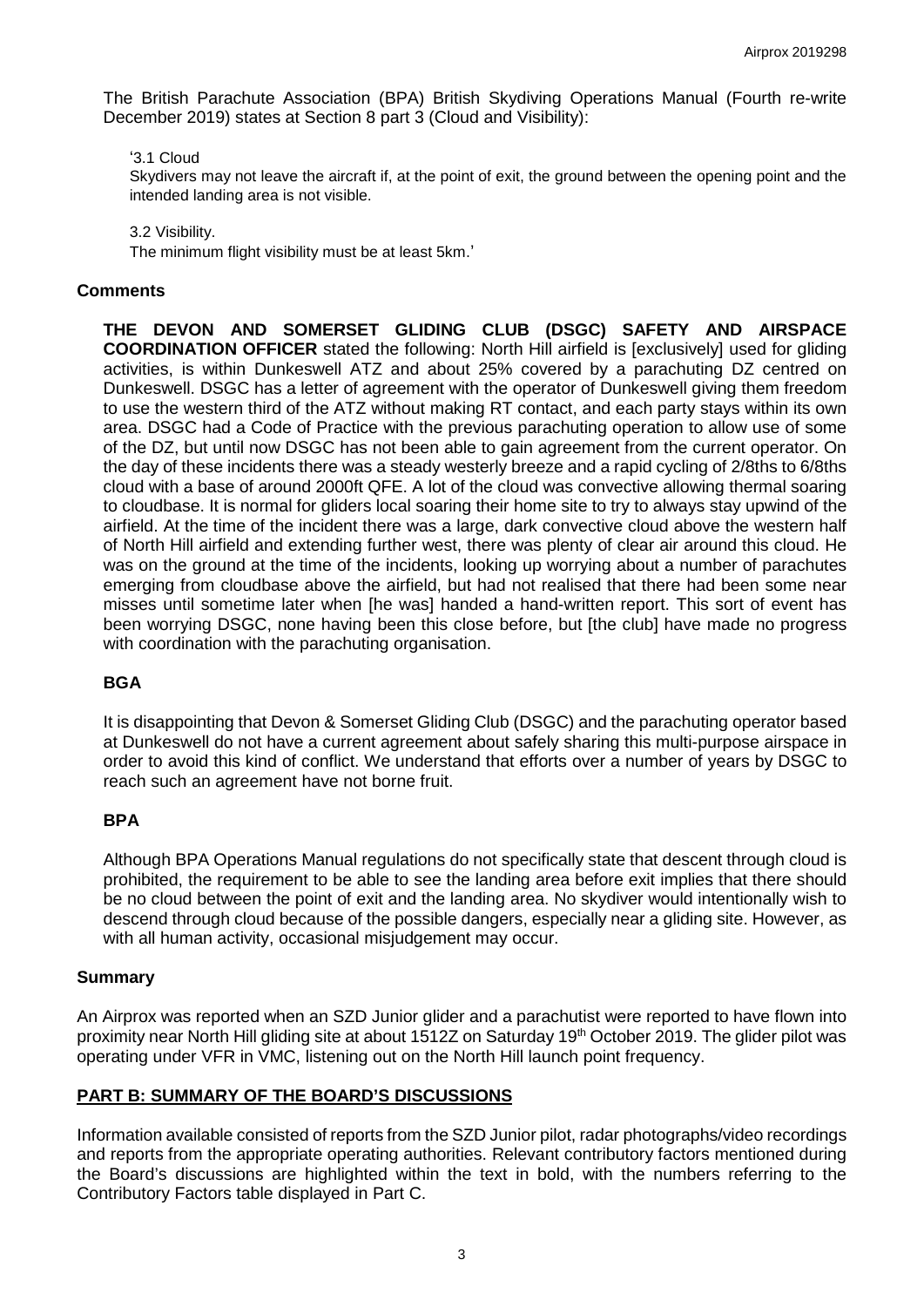Due to the exceptional circumstances presented by the coronavirus pandemic, this incident was assessed as part of a 'virtual' UK Airprox Board meeting where members provided a combination of written contributions and dial-in/VTC comments. Although not all Board members were present for the entirety of the meeting and, as a result, the usual wide-ranging discussions involving all Board members were more limited, sufficient engagement was achieved to enable a formal assessment to be agreed along with the following associated comments.

Members first discussed the degree to which DSGC and the parachuting company had coordinated their activities. The Board established that formal coordination had existed between DSGC and the former parachuting operator at Dunkeswell in the form of a Code of Practice but that this had been agreed in 1999 and that subsequent attempts to update the agreement with the current parachuting operator on a formal basis had not been fruitful. [UKAB Note: Email exchanges subsequent to the Board meeting established that representatives of DSGC and the parachute training organisation held a meeting on 25<sup>th</sup> October at which procedures were verbally agreed and subsequently actioned but that a formal written agreement was not forthcoming]. After further discussion, the Board agreed that this was not an acceptable state of affairs (**CF1**) and resolved to recommend that, 'Dunkeswell airfield and the Devon And Somerset Gliding Club reach agreement to include parachuting operations within their Letter of Agreement'. Members then discussed the glider pilot's and the parachutist's actions. It was apparent that the parachutist had misjudged his descent (**CF2**) and that he had subsequently elected to land away from the PLA whilst also trying to avoid the airspace at North Hill. The end-result had been that the parachutist had appeared to land at a position about 2 miles upwind of the designated PLA and in proximity to the DSGC gliding site (**CF3**). It was clear that neither pilot or parachutist could have been aware of the proximity of the other until visually sighted (**CF4**) and that the parachutist's descent through cloud had negated the barrier of see-and-avoid (**CF5**). This resulted in the glider pilot seeing the parachutist too late to take avoiding action (**CF6**), in effect a non-sighting. The parachutist did not mention sighting of the glider in close proximity in his BPA report so the Board surmised that he had not seen it. Discussing the risk, members agreed that the glider pilot's reported separation and associated detailed description of the parachutist indicated that they had been in very close proximity. Given that the parachutist had just emerged from the cloud-base, was unsighted on the glider, and with insufficient time for the glider pilot to take avoiding action, the Board agreed that collision had only been avoided by providence, a Risk category A.

# **PART C: ASSESSMENT OF CONTRIBUTORY FACTORS AND RISK**

| <b>Contributory Factors:</b> |
|------------------------------|
|------------------------------|

|     | 2019298                                                        |                                                       |                                                                     |  |  |  |  |  |  |
|-----|----------------------------------------------------------------|-------------------------------------------------------|---------------------------------------------------------------------|--|--|--|--|--|--|
| CF. | Factor                                                         | <b>Description</b>                                    | <b>Amplification</b>                                                |  |  |  |  |  |  |
|     | <b>Flight Elements</b>                                         |                                                       |                                                                     |  |  |  |  |  |  |
|     | • Regulations, Processes, Procedures and Compliance            |                                                       |                                                                     |  |  |  |  |  |  |
| 1   | Organisational                                                 | • Flight Operations Documentation and<br>Publications | Inadequate regulations or procedures                                |  |  |  |  |  |  |
|     | <b>• Tactical Planning and Execution</b>                       |                                                       |                                                                     |  |  |  |  |  |  |
| 2   | <b>Human Factors</b>                                           | • Action Performed Incorrectly                        | Incorrect or ineffective execution                                  |  |  |  |  |  |  |
| 3   | <b>Human Factors</b>                                           | • Aircraft Navigation                                 | Flew through promulgated and active airspace or<br>sporting site    |  |  |  |  |  |  |
|     | • Situational Awareness of the Conflicting Aircraft and Action |                                                       |                                                                     |  |  |  |  |  |  |
| 4   | Contextual                                                     | • Situational Awareness and Sensory Events            | Generic, late, no or incorrect Situational Awareness                |  |  |  |  |  |  |
|     | • See and Avoid                                                |                                                       |                                                                     |  |  |  |  |  |  |
| 5.  | Contextual                                                     | • Poor Visibility Encounter                           | One or both aircraft were obscured from the other                   |  |  |  |  |  |  |
| 6   | <b>Human Factors</b>                                           | • Monitoring of Other Aircraft                        | Non-sighting or effectively a non-sighting by one or<br>both pilots |  |  |  |  |  |  |